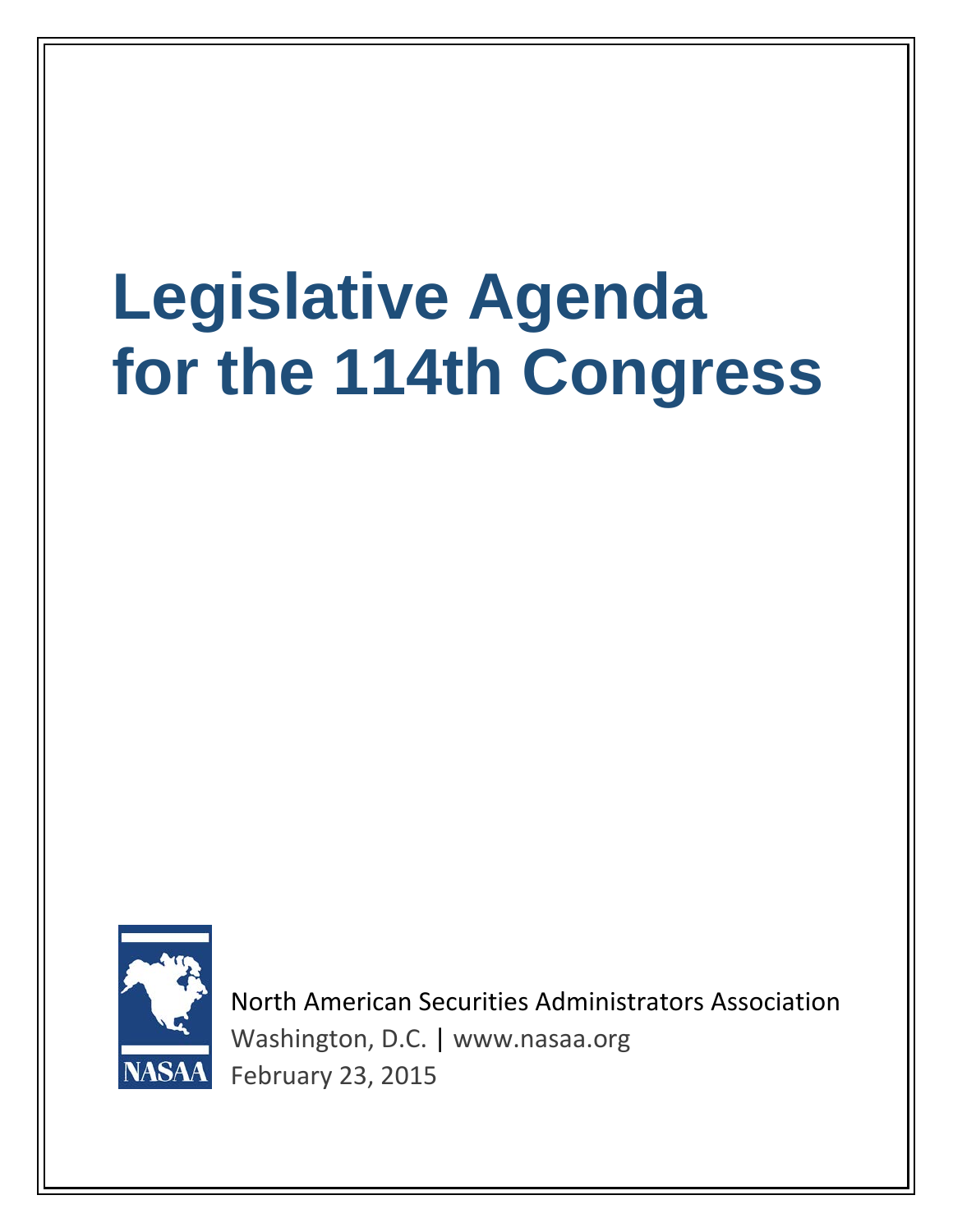The North American Securities Administrators Association, Inc. (NASAA) was organized in 1919, and is the oldest international organization devoted to investor protection. Its membership consists of the securities administrators in the 50 states, the District of Columbia, Canada, Mexico, Puerto Rico and the U.S. Virgin Islands, and its mission is to serve as the voice of securities agencies responsible for grassroots investor protection and efficient capital formation.

State securities regulators have protected Main Street investors for the past 100 years, longer than any other securities regulator. Ten state securities regulators are appointed by Secretaries of State, five are under the jurisdiction of their states' Attorney General, several are appointed by their Governors and cabinet officials and others work for independent commissions or boards. State securities regulators closely interact with the business community and investors in their state, fostering a collaborative relationship with compliant registrants through accessibility and communication.

Collectively and individually, state securities regulators enforce state securities laws by investigating suspected investment fraud, and, where warranted, pursuing enforcement actions that may result in fines, restitution to investors and jail time. State securities regulators ensure honest financial markets by licensing registrants – both firms and investment professionals – and conducting ongoing compliance inspections and examinations. They work with issuers to ensure that securities offerings include legally required disclosures, thus resulting in a transparent and fluid securities market. State securities regulators also design and implement investor education programs and materials for their communities.

This Legislative Agenda<sup>[1](#page-10-0)</sup> is comprised of four overarching principles:

- Expand and Strengthen Protections for Senior Investors;
- Promote Investor Confidence Through Effective Regulation;
- Promote a Fair and Transparent Marketplace for Retail Investors; and
- Facilitate Capital Formation Through Federal-State Partnerships.

Within each principle are specific areas for Congressional action, investigation and consideration. This Agenda highlights NASAA's policy priorities for the 114<sup>th</sup> Congress. Fulfillment of these policy goals will help in the prosecution of investment fraud, ensure open, honest and transparent markets, and allow smart, efficient capital formation, even for the smallest of companies.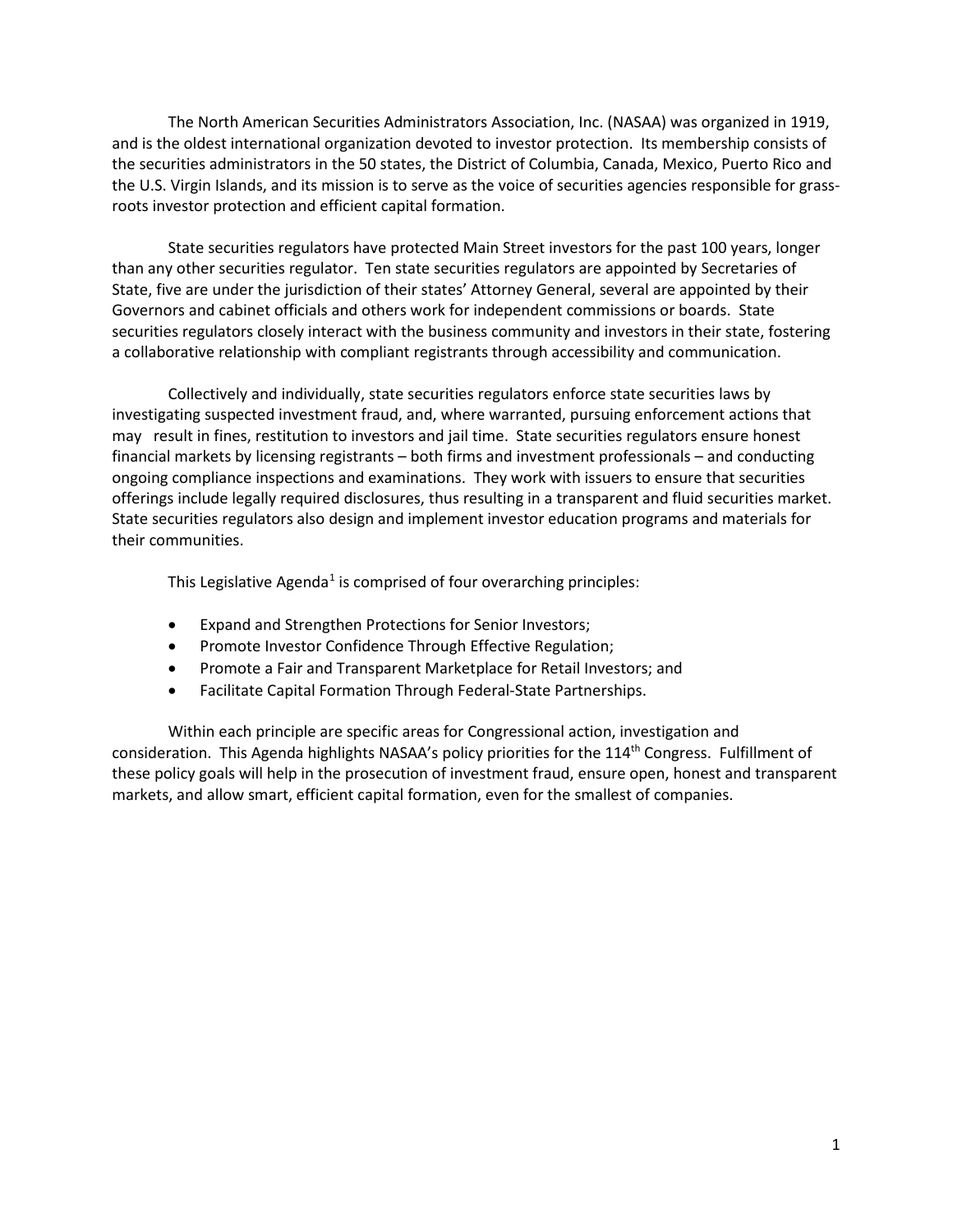

# **NASAA's Legislative Agenda for the 114th Congress**

# **Expand and Strengthen Protections for Senior Investors**

- o Establish Senior Investor Protection Partnership Grant Program
- o Reduce Reliance on Payment Systems Most Conducive to Fraud
- o Diminished Capacity Legislation

# **Promote Investor Confidence Through Effective Regulation**

- o SEC Examination of Federally Registered Investment Advisers
- o Sustained Federal-State Coordination Regarding Cybersecurity Challenges
- o Law Enforcement Access to Information Stored on ISPs
- o Deterring Fraud With Effective Civil Penalties

# **Promote a Fair and Transparent Marketplace for Retail Investors**

- o Uniform Fiduciary Standard for Financial Professionals
- o Information Disparities and Conflicts-of-Interest that Harm Ordinary Investors
- o Equitable Recourse & Mandatory Arbitration Contracts
- o Standardized Disclosure of Broker-Dealer Fees

# **Facilitate Capital Formation Through Federal-State Partnerships**

- o State Leadership in Innovation to Promote Capital Formation
- o Implementation of the JOBS Act Consistent with Congressional Intent
- o Review the Accredited Investor Definition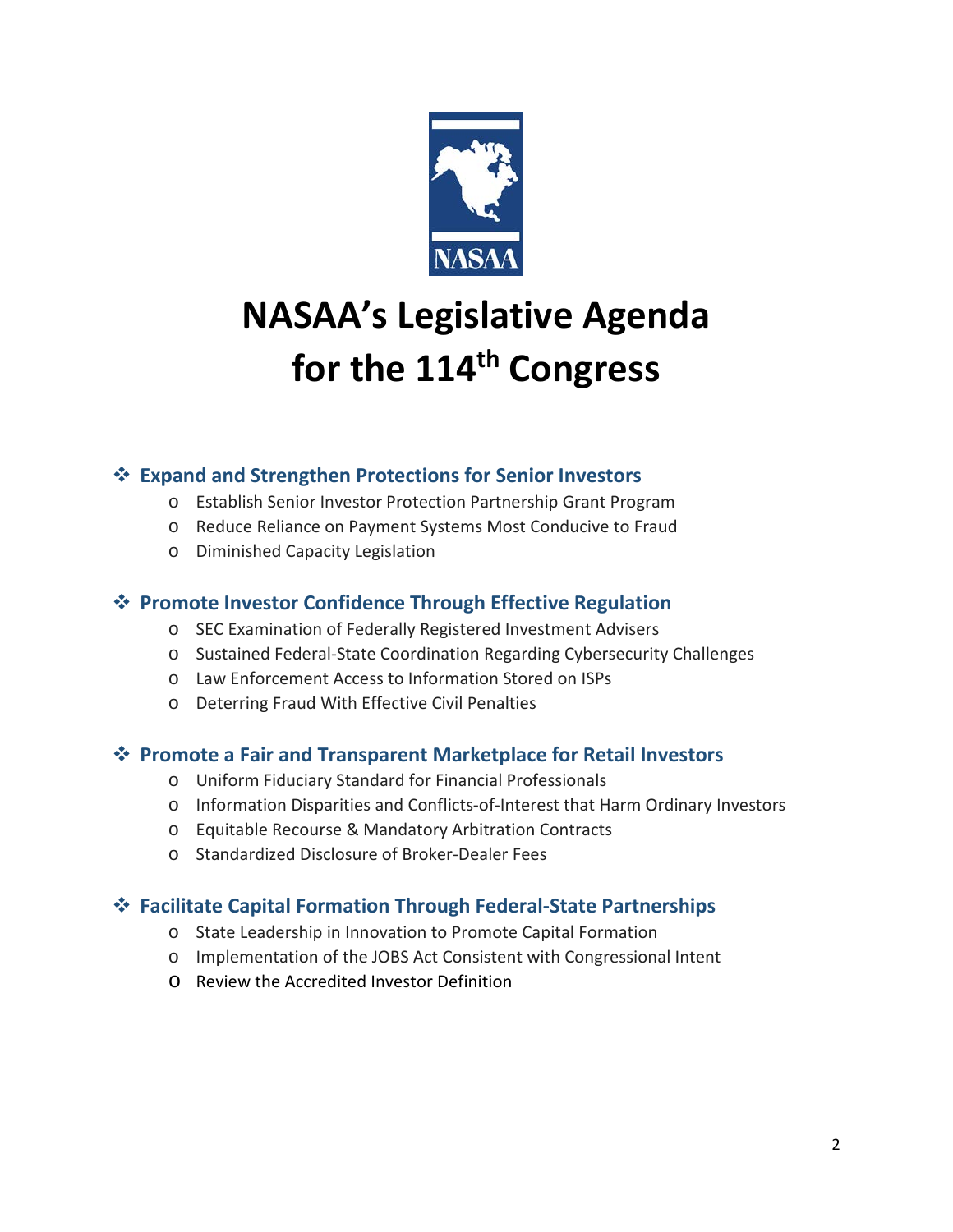# **Expand and Strengthen Protections for Senior Investors**

*Senior financial exploitation is a serious and growing societal issue. As America's population ages at an unprecedented rate, older investors continue to be targeted by unscrupulous financial professionals and, in certain instances, family members or caregivers. Medical conditions that affect cognitive ability are also more prevalent among seniors. Meanwhile, more and more wealth is concentrated in the hands of seniors. These trends all contribute to the unfortunate acceleration of senior financial fraud.* 

*State securities regulators are on the frontline of protecting investors through financial education and enforcement efforts. However, given the factors noted above, we believe that a collaborative approach is needed to address the unique challenges that come with preventing and addressing financial exploitation and fraud perpetrated against senior investors. Congress should explore ways in which state and federal regulators and law enforcement can coordinate on initiatives to expose scam artists and protect vulnerable seniors and older Americans.*

#### *Establish Senior Investor Protection Partnership Grant Program*

State securities regulators are well positioned to partner with local and national businesses, senior organizations, and law enforcement agencies to identify scams, fraud and exploitation occurring in their communities. Similarly, federal regulators and federal law enforcement agencies are well positioned to leverage resources on a national and international scale. Congress should investigate ways in which state and federal regulators and law enforcement agencies can combine resources, share information, and collaborate in new and innovative ways to prevent and combat elder financial exploitation.

State regulators have worked to form these partnerships through outreach to prosecutors, police units, other regulators, and adult protective service units. In some states, that outreach includes partnerships with banks, brokers, investment advisers, doctors, lawyers, and other service providers who may be able to identify senior exploitation. We encourage Congress to consider creating a grant program funded through the U.S. Department of Health and Human Services or other appropriate agency that would allow state regulators to deepen and accelerate those partnerships, to further investor education, and to better combat senior financial exploitation. We also note that Congress has recognized the acute need to enhance resources in this area, and enacted bipartisan legislation providing for precisely such grants, but that up to now such grants have not been funded.<sup>[2](#page-10-1)</sup>

#### *Reduce Reliance on Payment Systems Most Conducive to Fraud*

State securities regulators encourage Congress to explore methods to prevent the unauthorized theft of sensitive financial information from investors, particularly seniors or investors with diminished capacity. Some prepaid debit card companies have taken such steps, such as using an in-person swipe method to reload cards rather than the "PIN" method. We believe opportunities exist to prevent the flow of funds from investment portfolios of senior investors. We encourage Congress to explore and investigate those opportunities.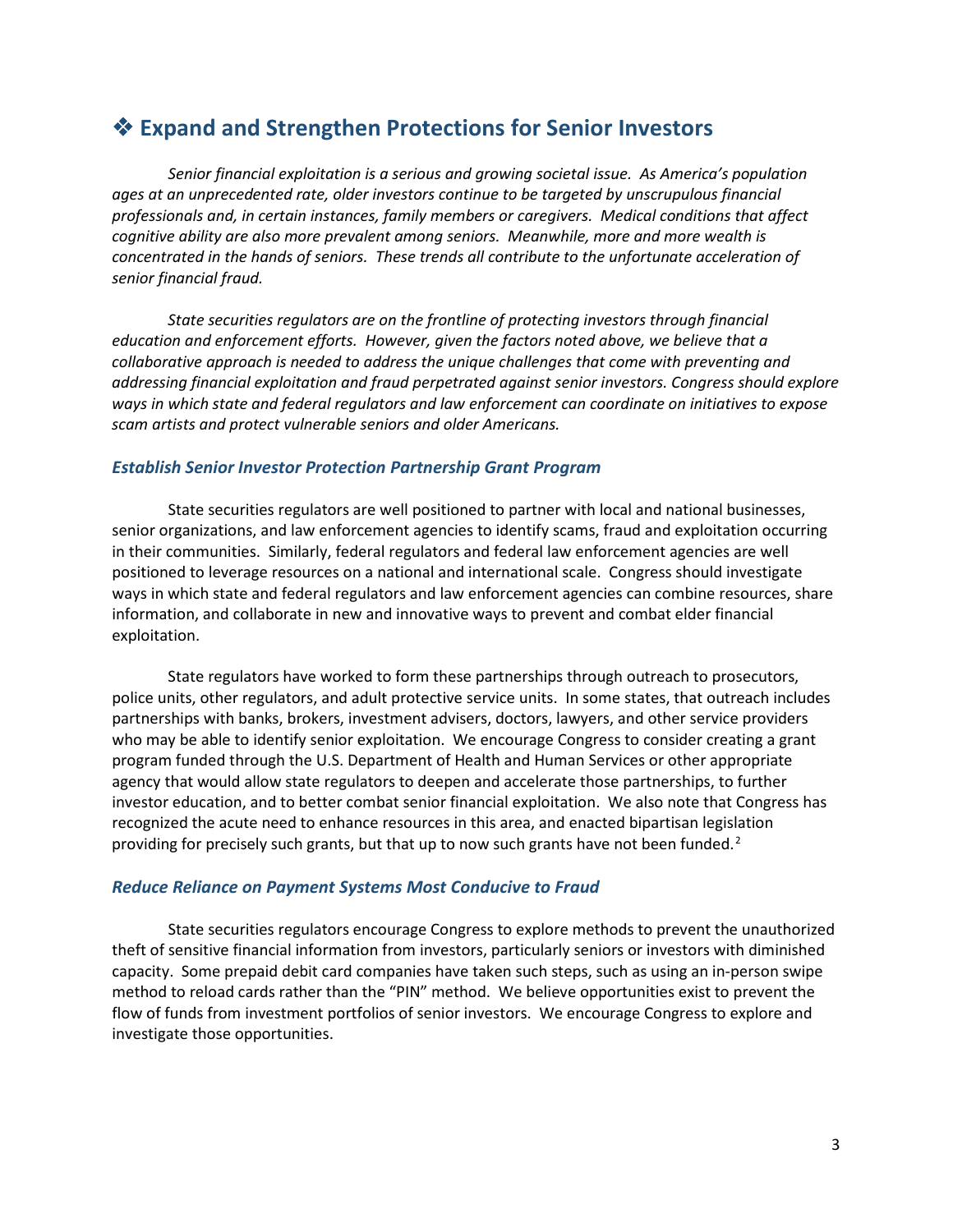#### *Diminished Capacity Legislation*

State securities regulators are investigating legislative and regulatory changes that can address diminished capacity issues in the context of senior financial exploitation. With at least a third of its members' enforcement actions involving senior investors,<sup>3</sup> NASAA formed a Board-level committee dedicated to tackling the challenges confronting senior investors, regulators and securities industry professionals. The Committee on Senior Issues and Diminished Capacity, which is comprised of representatives from a broad cross-section of NASAA members, seeks to work with broker-dealer and investment adviser firms, as well as senior advocates, to develop regulatory, enforcement, and investor education initiatives to prevent the financial exploitation of seniors.

Addressing senior exploitation requires a holistic approach, and NASAA has formed an advisory council of experts from government, business, senior advocacy organizations, academia and medical and legal practitioners to ensure diverse input.<sup>[4](#page-11-1)</sup> We look forward to sharing the results of our investigation with Congress, and also encourage Congress to reexamine the Gramm-Leach-Bliley Act to ensure that important privacy provisions do not inadvertently allow scam artists to exploit investors with diminished capacity.[5](#page-11-2)

# **Promote Investor Confidence Through Effective Regulation**

*Public confidence in the financial markets is one of America's greatest competitive advantages, drawing capital investment to businesses and creating a robust economic marketplace. Effective regulation of those markets requires sufficient resources, access to information critical to investigations, effective civil penalties, and sustained federal-state coordination. It also requires that regulators maintain sufficient independence to act in the interests of the investing public. We encourage Congress to consider each of these priorities in its agenda for the 114th Congress.*

#### *SEC Examination of Federally Registered Investment Advisers*

State securities regulators urge Congress to provide sufficient resources to the U.S. Securities and Exchange Commission (SEC) in order to improve the oversight of federally registered investment advisers (IAs). Due to a combination of appropriations shortfalls and growth in the SEC's responsibilities following the enactment of the Dodd-Frank Wall Street Reform and Consumer Protection (Dodd-Frank) Act and other statutes, approximately 40% of all SEC registered investment advisers have never been examined.<sup>[6](#page-11-3)</sup> During fiscal year 2014, the SEC was able to conduct annual examinations of only 10% of the roughly 11,000 federally registered IAs nationwide.<sup>[7](#page-11-4)</sup> At this rate, a federally registered IA is examined only once every 10 years, which is simply inadequate to detect or credibly deter fraud.<sup>[8](#page-11-5)</sup>

Section 914 of the Dodd-Frank Act directed the SEC to study the options and costs of enhancing IA oversight. The report's first recommendation was that Congress authorize the SEC to assess "user fees" on IAs it examines and use the revenue derived from such fees to fund additional IA examinations.<sup>[9](#page-11-6)</sup> In November 2013, the SEC's Investor Advisory Committee (IAC) voted unanimously to adopt a resolution urging the SEC to formally seek Congressional authorization to augment its examination program through revenue derived from user fees.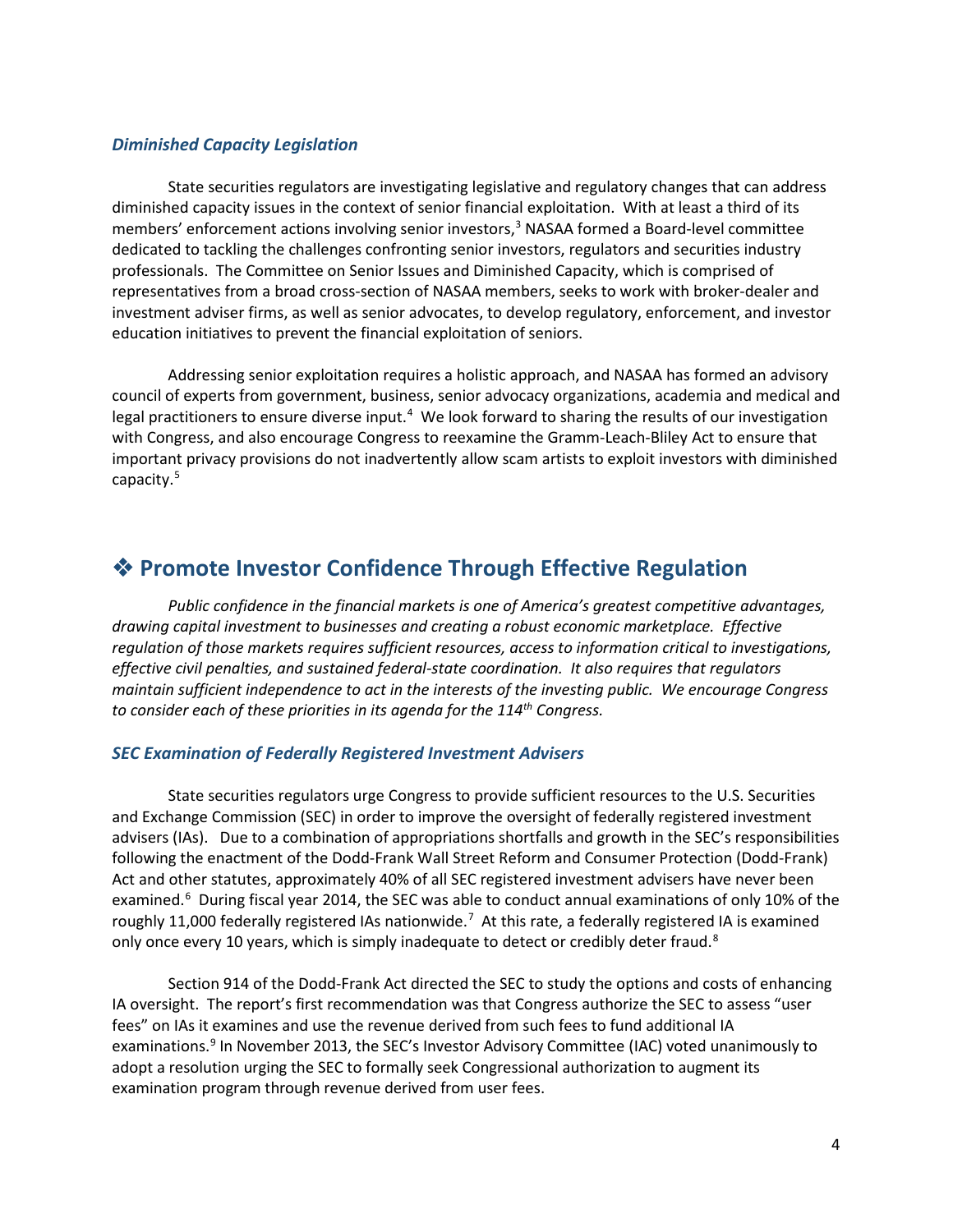State securities regulators strongly support the user fee approach recommended by the SEC staff in the agency's Section 914 report and the recommendation of the IAC. This position is supported by a broad and diverse group of industry associations, consumer and investor advocacy organizations, the SEC's Investor Advocate, and certain SEC Commissioners.<sup>10</sup> We encourage Congress to address this policy priority in the 114<sup>th</sup> Congress.

#### *Sustained Federal-State Coordination Regarding Cybersecurity Challenges*

State securities regulators regulate almost two-thirds of the investment adviser population, and are focused on ensuring that those firms and their representatives are addressing cybersecurity risks inherent in their business model.<sup>11</sup> As Congress considers or creates new structures to allow information sharing regarding cybersecurity among law enforcement agencies and regulators, and between government and the financial services industry, we strongly urge Congress to include state securities, insurance, and banking regulators in those discussions and in any new framework. Congress should further ensure that states have immediate access to information affecting their jurisdiction, whether maintained by federal regulators or self-regulatory organizations.

#### *Law Enforcement Access to Information Stored on ISPs*

State securities regulators appreciate Congress' bipartisan interest in modernizing privacy protections relating to information stored on Internet service providers (ISPs), but urge Congress not to inadvertently or unjustifiably curtail crucial investigatory authorities utilized by state regulators.<sup>[12](#page-12-2)</sup>

As civil law enforcement agencies, many state securities regulators rely on subpoenas, not warrants, to obtain critical information for their investigations; in fact, many state regulators have no independent authority to obtain a search warrant from a court. Federal legislation that would—in all cases—require a search warrant to access information stored on ISPs would also prevent state securities regulators from accessing such information even under the most urgent and compelling circumstances. Such restrictions would impede states' ability to conduct civil and criminal cases, thereby harming investors.

We understand that the 114<sup>th</sup> Congress may consider legislation requiring state governmental entities to obtain a search warrant before accessing the contents of an electronic communication from an ISP. However, we strongly recommend that Congress include a mechanism to enable civil law enforcement agencies, including state securities regulators, to maintain access to such information through subpoenas. SEC Chair Mary Jo White proposed a limited subpoena authority during the 113<sup>th</sup> Congress, whereby civil law enforcement agencies without the ability to obtain a warrant could maintain access to investigatory information by issuance of subpoenas subject to a heightened evidentiary standard, and we believe that this proposal strikes a sensible balance.<sup>[13](#page-12-3)</sup>

#### *Deterring Fraud With Effective Civil Penalties*

Federal securities laws limit the amount of civil penalties that the SEC can impose on an institution or individual. For enforcement to be an effective deterrent, there must be a real risk of punishment. Aggressive administrative, civil and criminal enforcement activities, including efforts to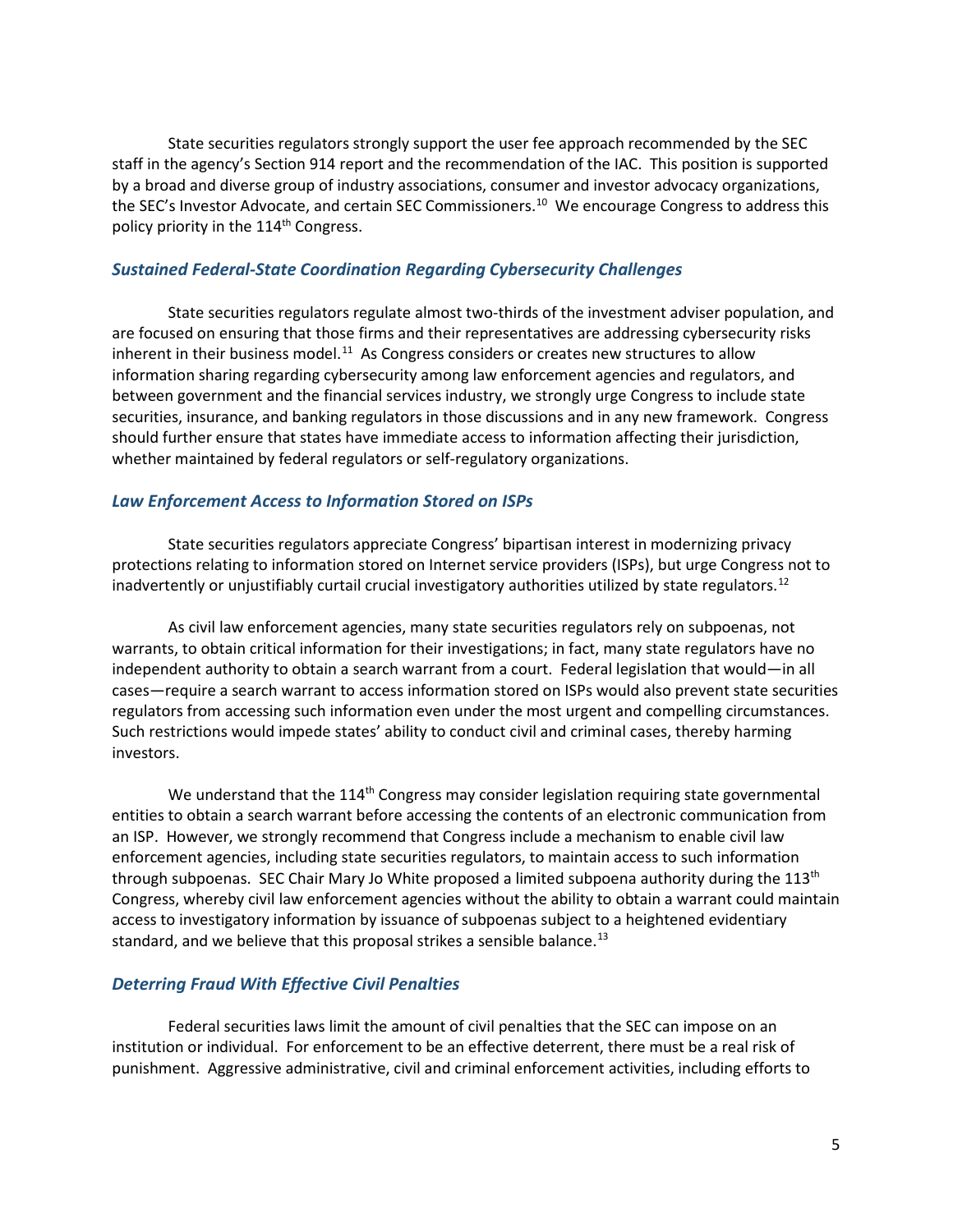deter wrongdoing, to disgorge ill-gotten gains, and to provide damages and restitution for aggrieved investors, are the only proven remedy.

Hearings in the wake of the financial crisis established that the present statutory limitation on the SEC's authority to pursue civil penalties significantly ties the hands of the SEC in performing its enforcement duties—a view that SEC Chair Mary Jo White has recently echoed.<sup>[14](#page-12-4)</sup> NASAA supported bipartisan legislation, the Stronger Enforcement of Civil Penalties Act, sponsored by Senators Jack Reed (D-RI) and Charles Grassley (R-IA), in the 113<sup>th</sup> Congress and will continue to support similar legislation in the 114<sup>th</sup> Congress. This legislation would increase the monetary penalties in administrative and civil actions involving securities law violations, raise the financial stakes for repeat offenders, and link penalties to the scope of harm and associated investor losses. NASAA also supports extending the time period the SEC has to seek civil penalties for securities law violations from five to ten years, and allowing the SEC to impose tougher consequences for "bad actors".[15](#page-12-5)

# **Promote a Fair and Transparent Marketplace for Retail Investors**

*State securities administrators are committed to fostering a fair and transparent marketplace. Transparency makes markets more efficient and reduces opportunities for manipulation and fraud. Similarly, informed investors increase overall market confidence, which encourages ordinary retail investor participation. State securities regulators are, however, increasingly concerned that advances in technology and other factors have made it possible for sophisticated market participants—hedge funds, high-frequency traders, proprietary dark pools, and others—to identify and exploit informational asymmetries in order to maximize profits, often to the detriment of retail investors.*

*NASAA hopes to work with the 114th Congress to bolster and expand fairness and transparency in many important areas, including improved investor dispute resolution, access to market information, and disclosure of investment fees charged by broker-dealers.*

#### *Uniform Fiduciary Standard for Financial Professionals*

Section 913 of the Dodd-Frank Act directed the SEC to study differences in the standards of care required of broker-dealers and investment advisers who provide personalized investment advice. The study found that while investment advisers are subject to a strict "fiduciary duty" standard, brokerdealers are subject to more lenient standards governing their conduct.<sup>16</sup> The establishment of a uniform fiduciary duty standard governing the conduct of broker-dealers and their agents is crucial for the protection of investors.[17](#page-12-7) A fiduciary standard for broker-dealers will guarantee that all financial professionals providing investment advice to retail investors will act in the best interests of their clients and, in turn, enhance investor confidence in the securities markets. NASAA urges the 114<sup>th</sup> Congress to exercise its oversight authority to encourage the SEC to conduct rulemaking to subject broker-dealers to the same fiduciary duty standard currently applicable to investment advisors when offering personalized investment advice to retail investors.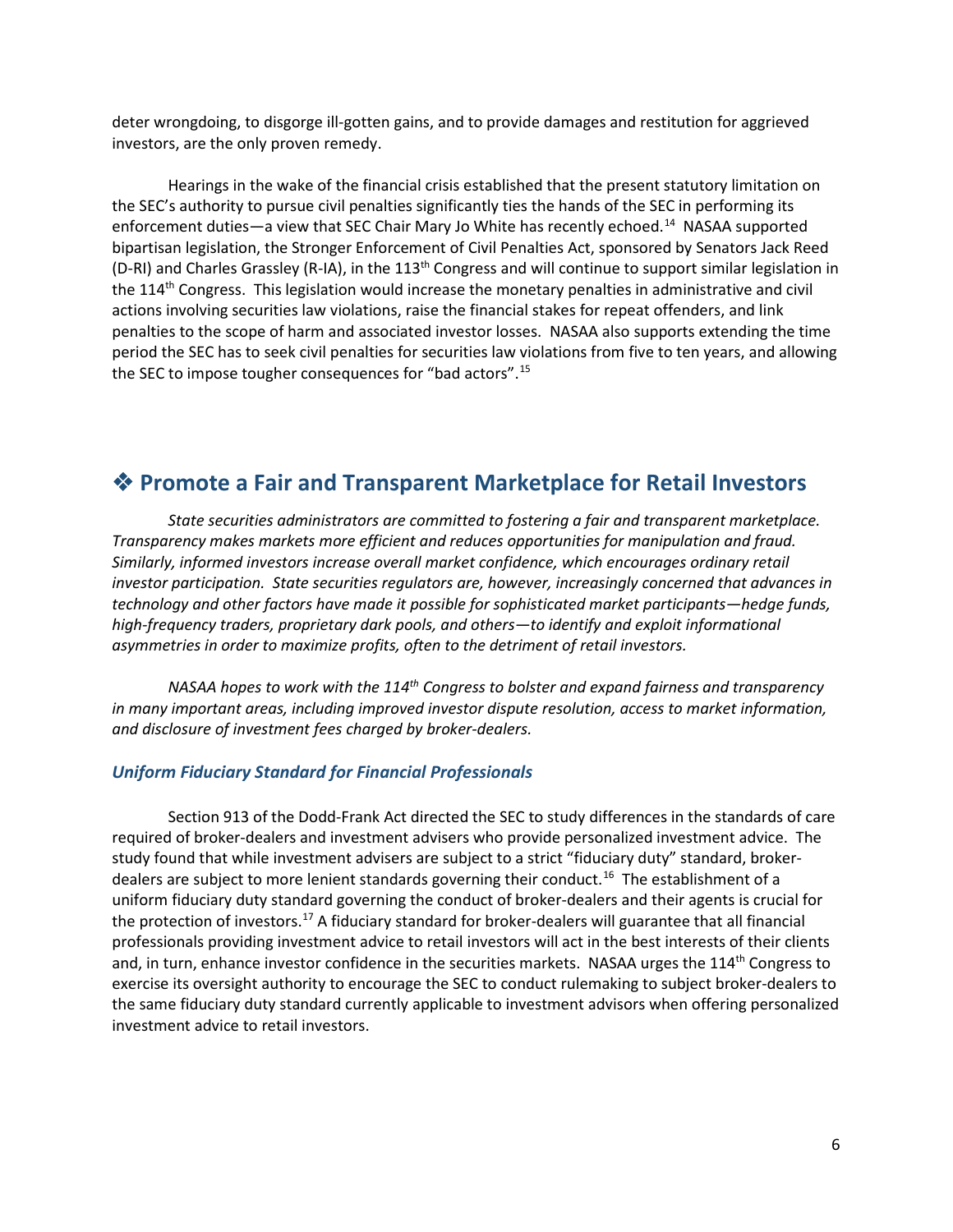#### *Information Disparities and Conflicts-of-Interest that Harm Ordinary Investors*

Investor confidence in the U.S. financial markets is based on the perception of transparency, accountability and a level playing field. From revelations of collusive rigging of benchmark interest rates, to allegations that financial institutions provide undisclosed, unfair advantages to an elite class of high-frequency traders, recent events have revealed serious issues undermining the confidence in our financial system.

We encourage the 114<sup>th</sup> Congress to investigate these issues, including equity market structure, in order to identify conflicts of interest that operate to the detriment of ordinary retail investors. This inquiry could include oversight of the SEC's "holistic review"<sup>[18](#page-12-8)</sup> of U.S. equity market structure<sup>[19](#page-12-9)</sup> and the creation and implementation of its proposed consolidated audit trail.<sup>[20](#page-12-10)</sup> It could cover potential conflicts of interest for broker-dealers who own and operate dark pools, and who profit from volume in such pools. Another area ripe for investigation is conflicts of interest inherent in the "maker taker" system and payment for order flow arrangements.<sup>[21](#page-12-11)</sup> Finally, Congress might investigate conflicts of interest in for-profit exchanges that are simultaneously seeking to increase shareholder earnings while acting as self-regulatory organizations, responsible for enforcing compliance with their rules and the federal securities laws.<sup>[22](#page-12-12)</sup>

#### *Equitable Recourse & Mandatory Arbitration Contracts*

Every year thousands of investors file complaints against their stockbrokers. However, almost every brokerage firm, and an increasing number of investment adviser firms, include mandatory predispute arbitration clauses in their customer account agreements. These clauses require investors to submit all disputes that they may have with the brokerage firm to arbitration. If cases are not settled, the only alternative is arbitration administered by the Financial Industry Regulatory Authority (FINRA).

State securities regulators believe that investor confidence in fair and equitable recourse is critical to the health of our securities markets and long-term investments by retail investors. Although Congress gave the SEC rulemaking authority to act in this area,<sup>[23](#page-12-13)</sup> in the more than four years since the Dodd-Frank Act was signed into law the SEC has not conducted rulemaking or begun to examine the impact of mandatory pre-dispute arbitration clauses on the public and investors. NASAA urges the SEC to exercise its authority, but in the absence of such action, supports Congressional action to codify Section 921 of the Dodd-Frank Act by prohibiting the use of mandatory pre-dispute arbitration clauses. At a minimum, we urge Congress to exercise its oversight authority and investigatory responsibility to require the SEC to gather quantitative and qualitative data that would establish the analytical foundation for future rulemaking.

#### *Standardized Disclosure of Broker-Dealer Fees*

Transparency is a cornerstone of a properly functioning market because it allows market participants to quickly and easily compare prices, products and firms. NASAA recently issued a report examining fee disclosure practices in the brokerage industry. The study uncovered disparities in how broker-dealers disclose the maintenance and service fees they charge their customers. While brokerdealers may be complying with the technical requirements governing fee disclosures, NASAA's report concluded that the disclosures lose their effectiveness when hidden in small print, embedded in lengthy account opening documents, or varied in terminology that does not define the service provided.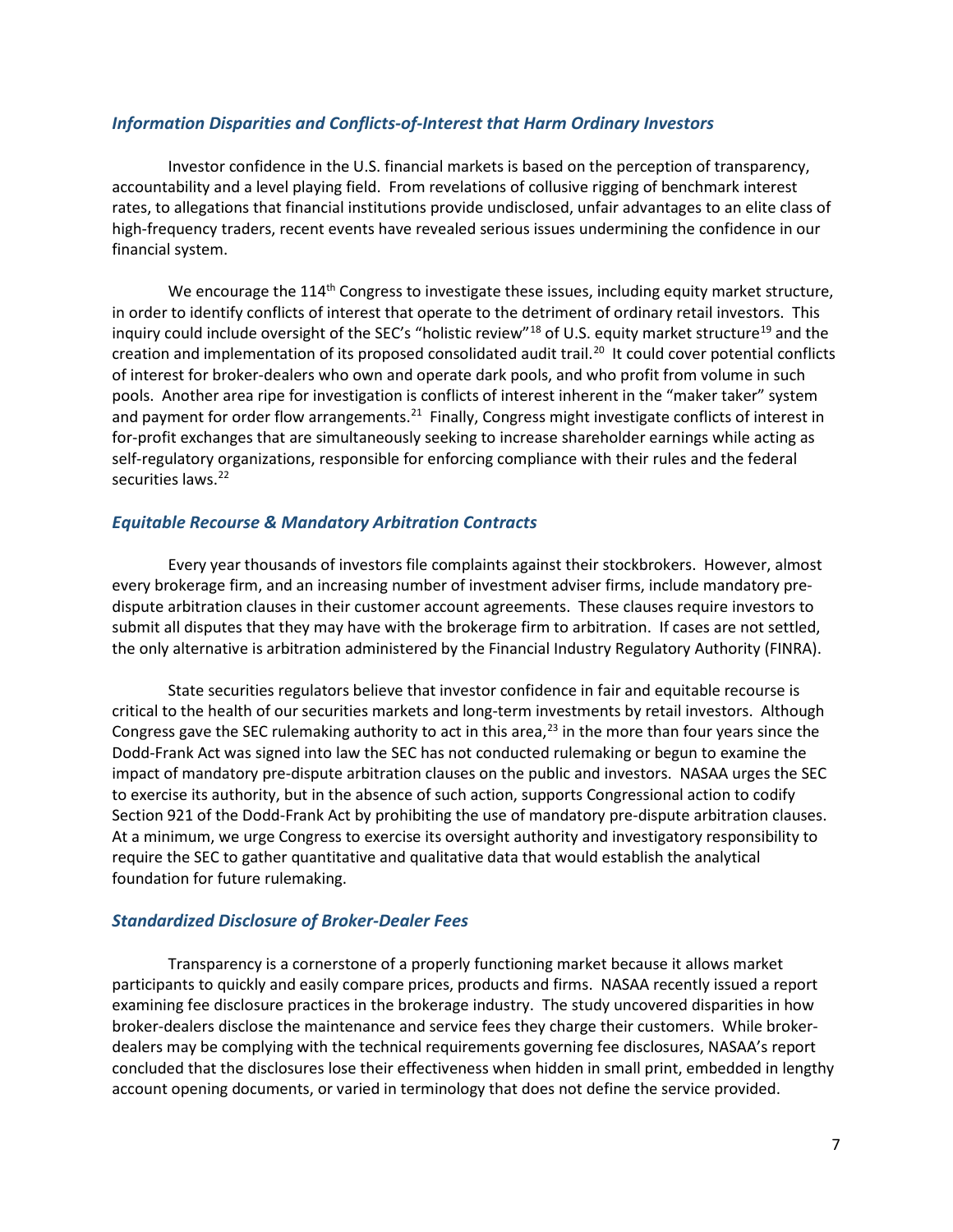NASAA has convened a working group consisting of state securities regulators and representatives of FINRA, the Securities Industry and Financial Markets Association (SIFMA), the Financial Services Institute (FSI), and representatives of broker-dealer firms to develop improved brokerdealer fee disclosure. NASAA similarly encourages Congress to request that the Government Accountability Office study the impact of fee disclosure practices on investors and consumers.

# **Facilitate Capital Formation Through Federal-State Partnerships**

*State securities regulators share Congress' desire to improve the U.S. economy through improved access to capital for small and emerging businesses. The reality of new technologies, new modes of investing and a global, interconnected marketplace requires new ideas and creative solutions. It also requires the partnership of Congress, the SEC and state securities regulators.*

*Toward this shared goal, state securities regulators and NASAA have provided assistance in crafting "intrastate" crowdfunding laws in a growing number of states, and have successfully designed a modernized and simplified process—a Coordinated Review program—for Regulation A and Regulation A+ offerings. NASAA and the states also have implemented an electronic filing system called the Electronic Filing Depository (EFD),[24](#page-12-14) which interfaces with the SEC's Electronic Data Gathering, Analysis, and Retrieval (EDGAR) system, to allow private company issuers to electronically file their Form D in multiple states. This system is expected to expand to include other state securities filings.*

#### *State Leadership in Innovation to Promote Capital Formation*

By virtue of our proximity and accessibility to local businesses and investors, state regulators are at the forefront of homegrown innovation. Since passage of the JOBS Act, sixteen states and the District of Columbia have enacted state-based crowdfunding laws or regulations and other forms of limited offering exemptions for small businesses, through exemptions and registrations.<sup>[25](#page-12-15)</sup> At least a dozen other states are actively considering similar exemptions and/or registrations.<sup>26</sup>

State securities administrators understand that Congress is concerned about the utility of Title III of the JOBS Act for certain issuers. We encourage Congress and the SEC to work with NASAA and use our experience with intrastate crowdfunding to inform any new federal policymaking in this area. We also encourage Congress to evaluate the best use of the SEC's resources, and the steps that states have taken to facilitate access to capital for small and emerging businesses, in considering any state preemption legislation. Further, to the extent that Congress continues to consider the needs of entrepreneurs and small and emerging companies, it should remove any impediments to state-driven capital formation initiatives.

#### *Implementation of the JOBS Act Consistent with Congressional Intent*

In 2012, Congress passed the Jumpstart Our Business Startups (JOBS) Act, a law designed to facilitate access to capital for small and emerging businesses, and to create job growth. The JOBS Act imposed complicated changes to the securities laws, and required the SEC to address new and untested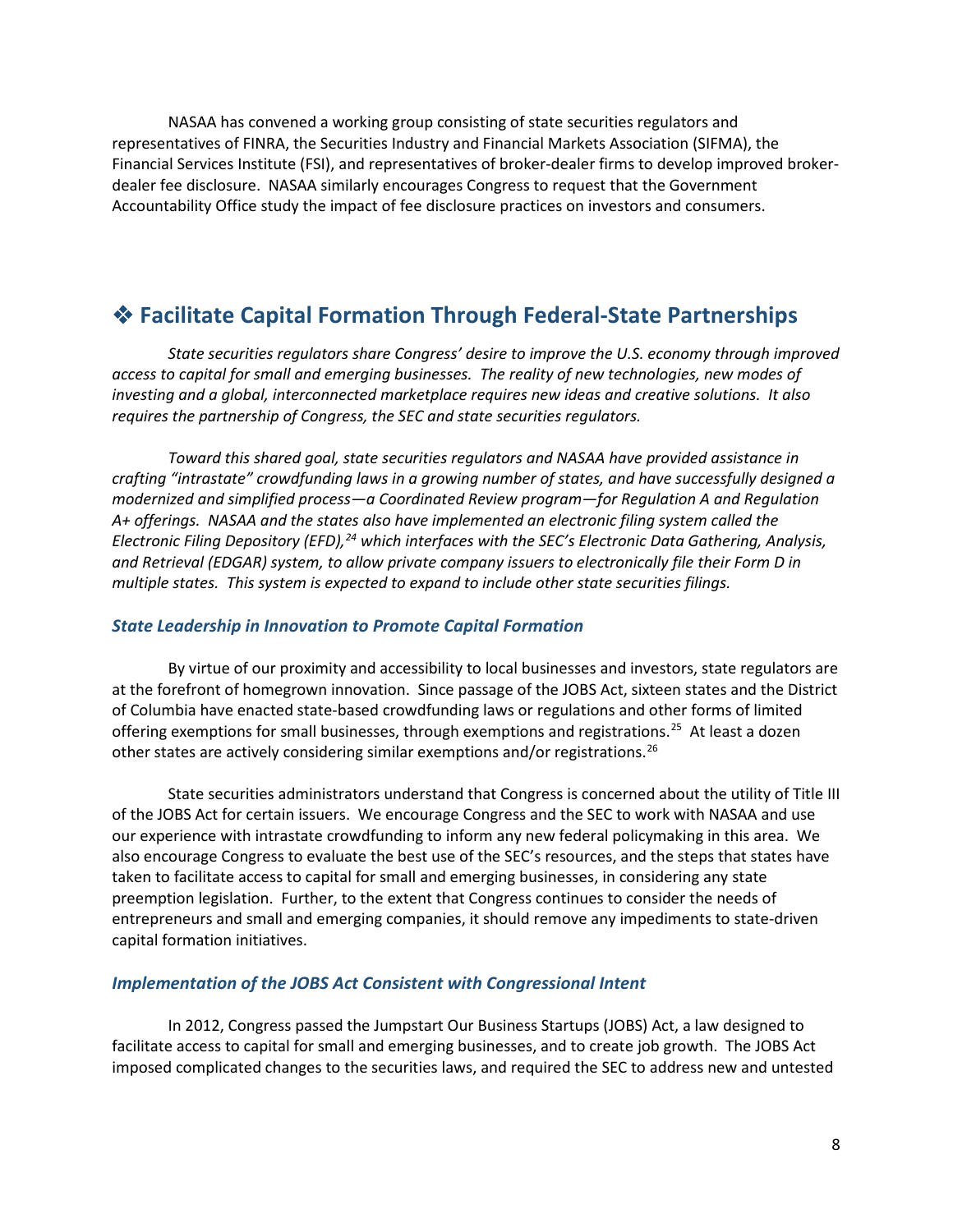issues in its rulemaking. We anticipate the finalization of those rules, and plan to work with the SEC to implement the rules, including Titles II, III and IV.

With regard to Title IV (commonly referred to as Regulation A+), we urge the SEC to implement the law consistent with legislative intent and pursuant to a Congressional directive to maintain state registration authority for those offerings.<sup>[27](#page-12-17)</sup> We strongly oppose the SEC's proposed definition of "qualified purchaser," which is contrary to the plain meaning of the term in the Securities Act of 1933, its legislative history and prior SEC pronouncements.<sup>28</sup> The intent of Congress that the definition refer to purchaser qualification rather than the specified type of security is without question. Finally, we encourage Congress to review NASAA's Coordinated Review program—a streamlined and simplified 21 day review process—which is designed to encompass both Regulation A and Regulation A+ filings.

In the 113<sup>th</sup> Congress, NASAA commented on additional legislative proposals commonly referred to as "JOBS Act 2.0."<sup>29</sup> We strongly encourage the 114<sup>th</sup> Congress to consider and evaluate the full impact of the JOBS Act, after implementation and rulemaking, before proposing additional changes to the federal securities laws. We believe the best approach to facilitate small business access to capital is smart regulation, and we hope to work with the  $114<sup>th</sup>$  Congress to fulfill that mission.

#### *Review the Accredited Investor Definition*

Section 413 of the Dodd-Frank Act gave the SEC a clear mandate to undertake a review of the definition of accredited investor every four years, and to make adjustments or modifications for the protection of investors, in the public interest, and in light of the economy. In recent years the amount of capital invested in the private markets has significantly expanded. This trend, away from public offerings toward private placements, underscores the importance of examining this critically important definition to ensure that it is effective and reflects the current economy.

State securities regulators recommend that the  $114<sup>th</sup>$  Congress use its oversight authority to encourage the SEC to review and evaluate the definition of accredited investor, and to obtain any data the SEC needs to assess the current definition, including the number and types of investors, and the amounts being raised, in the current private placement market. We further support the SEC's proposed amendments to Regulation D and Form D filings in order to better evaluate market practices in Rule 506 offerings, which continue to be among the most common investment product or scheme involved in state enforcement efforts.<sup>30</sup> We believe that a firm understanding of private offerings and microcap issuers will allow the SEC to make any necessary adjustments to the accredited investor definition.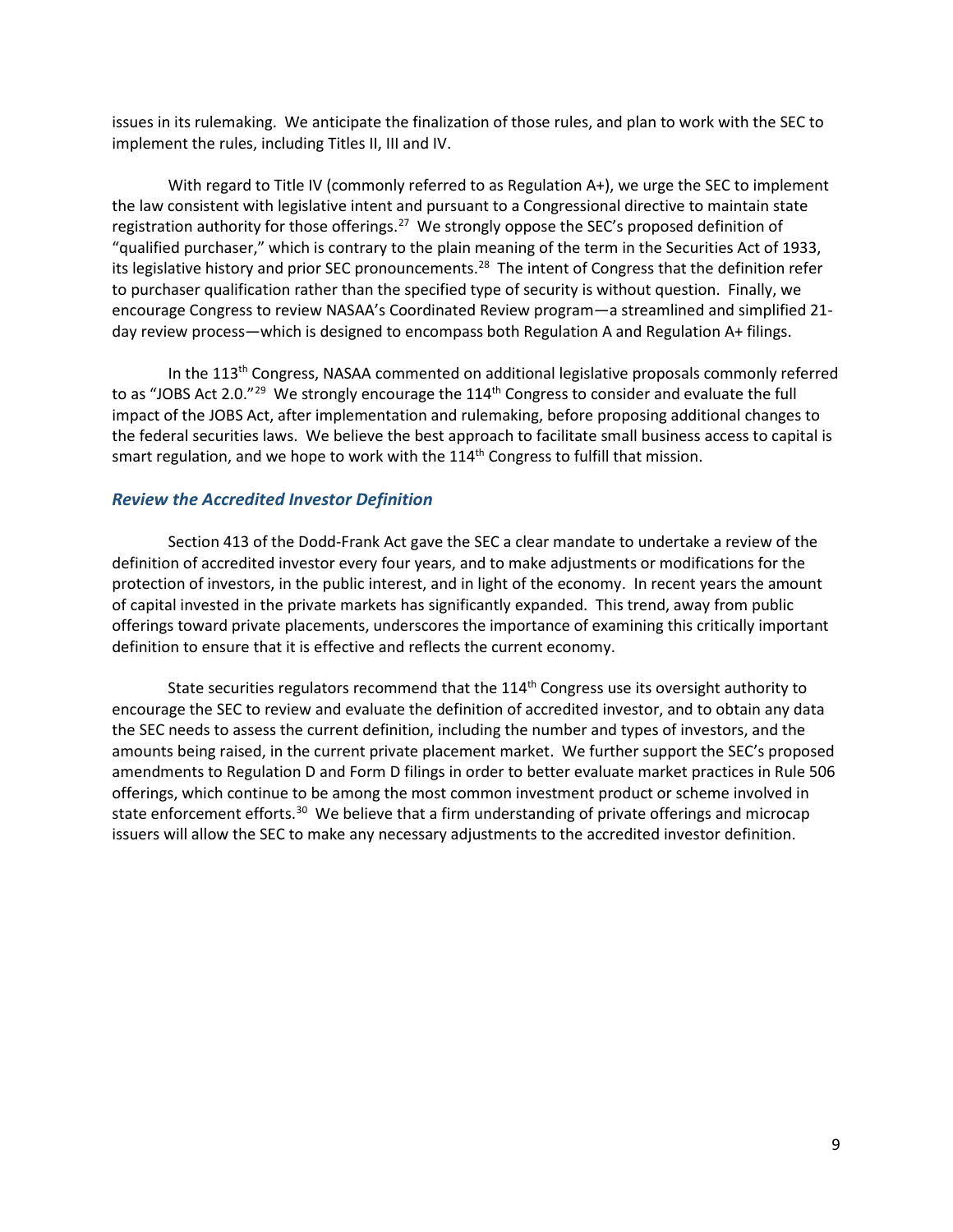#### **Notes:**

 $\overline{\phantom{a}}$ 

<span id="page-10-1"></span><sup>2</sup> In July 2010, Congress enacted legislation to establish a program within the Consumer Financial Protection Bureau (CFPB) to award grants to states for the purpose of protecting investors. Unfortunately, although Congress authorized funding for such grants, the CFPB's exclusion from the Congressional appropriations process precluded Congress from appropriating resources for the program. Nonetheless, the basic framework envisioned by Congress in 2010 was sound and, had the program been implemented and funded as intended, senior investors would have benefitted greatly. *See* Section 989A, "Senior Investor Protections," of the Dodd-Frank Act, *available at* http://www.dodd-frank-act.us/Dodd\_Frank\_Act\_Text\_Section\_989A.html.

<sup>3</sup> 34 percent of enforcement actions taken by state securities regulators from 2008-2013 have involved senior victims among states that track victims by age, according to NASAA enforcement statistics. Of the 10,526 enforcement actions initiated by states that track victims by age between 2008 and 2013, 3,548 involved victims age 62 and older. This amount is conservative as it does not include cases from states that do not report the age of victims and many senior victims simply do not come forward.

<sup>4</sup> On September 16, 2014, NASAA announced the formation of the NASAA Advisory Council on Seniors and Diminished Capacity. Additional information about the Council, and a list of its members, may be accessed at http://www.nasaa.org/32633/nasaaappoints-advisory-council-work-regulators-committee-senior-issues-diminished-capacity/.

<sup>5</sup> The Gramm-Leach-Bliley Act (the "Act") requires financial institutions to explain their information-sharing practices to their customers and to safeguard sensitive data. On September 24, 2013, the Board of Governors of the Federal Reserve System, Commodity Futures Trading Commission, CFPB, Federal Deposit Insurance Corporation, Federal Trade Commission, National Credit Union Administration, Office of the Comptroller of the Currency, and the Securities and Exchange Commission issued guidance clarifying that the statute permits financial institutions to report suspected elder financial abuse to appropriate local, state or federal agencies. See Interagency Guidance on Privacy Laws and Reporting Financial Abuse of Older Adults, *available at* http://files.consumerfinance.gov/f/201309\_cfpb\_elder-abuse-guidance.pdf. Congress may consider modifications to the Act to ensure that it is consistent with the Interagency Guidance, and that reports are made by financial institutions to appropriate local, state or federal agencies.

<sup>6</sup> SEC, FY 2016 Congressional Justification & FY 2014 Annual Performance Report and FY 2016 Annual Performance Plan, at 68 (2015), *available at* http://www.sec.gov/about/reports/secfy16congbudgjust.pdf.

<sup>7</sup> SEC, Agency Financial Report Fiscal Year 2014, at 54 (2014), *available at* http://www.sec.gov/about/secpar/secafr2014.pdf.

<sup>8</sup> The FY 2015 enacted funding level for the SEC is \$1.5 billion, a \$150 million increase from the SEC's FY 2014 budget. The FY 2015 SEC budget dedicates \$305 million to its Office of Compliance Inspections and Examinations (OCIE), which will allow OCIE to hire 105 additional examiners, 72 of whom will examine investment advisers and investment companies. Additionally, the SEC's proposed FY 2016 budget would allow OCIE to hire an additional 225 examiners, 180 of whom would examine investment advisers and investment companies. The hiring of these additional OCIE examiners increases the likelihood that the SECregistered IA examination rate will increase. However, this will still likely not remedy the overall IA examination shortfall at the federal level. *See* "SEC Would Hire 431 Under Obama's 2016 Budget" *ThinkAdvisor.com* 2 Feb. 2015, *available at* http://www.thinkadvisor.com/2015/02/02/sec-would-hire-431-under-obamas-2016-budget.

<sup>9</sup> Staff of the of the U.S. Securities and Exchange Commission, Study on Enhancing Investment Adviser Examinations (Jan. 12, 2011). *Available at* www.sec.gov/news/studies/2011/914studyfinal.pdf.

 $10$  Organizations that have endorsed a "user fee" policy include the American Association of Retired Persons, the Consumer Federation of America, the Investment Adviser Association, the Certified Financial Planner Board of Standards, the National Association of Professional Financial Advisers, and the North American Securities Administrators Association. Similar proposals have been championed by SEC Investor Advocate Rick Fleming, SEC Commissioners Luis Aguilar and Kara Stein, House Financial Services Committee Ranking Member Maxine Waters (D-CA), and former House Financial Services Committee Chairman Spencer Bachus (R-AL). In the 113<sup>th</sup> Congress, legislation based on "user fee" policy was sponsored in the House of

<span id="page-10-0"></span> $1$  The recommendations contained in this Agenda were developed by NASAA's Federal Legislation Committee, in close consultation with NASAA's Board of Directors and leadership. We also sought input from numerous stakeholders.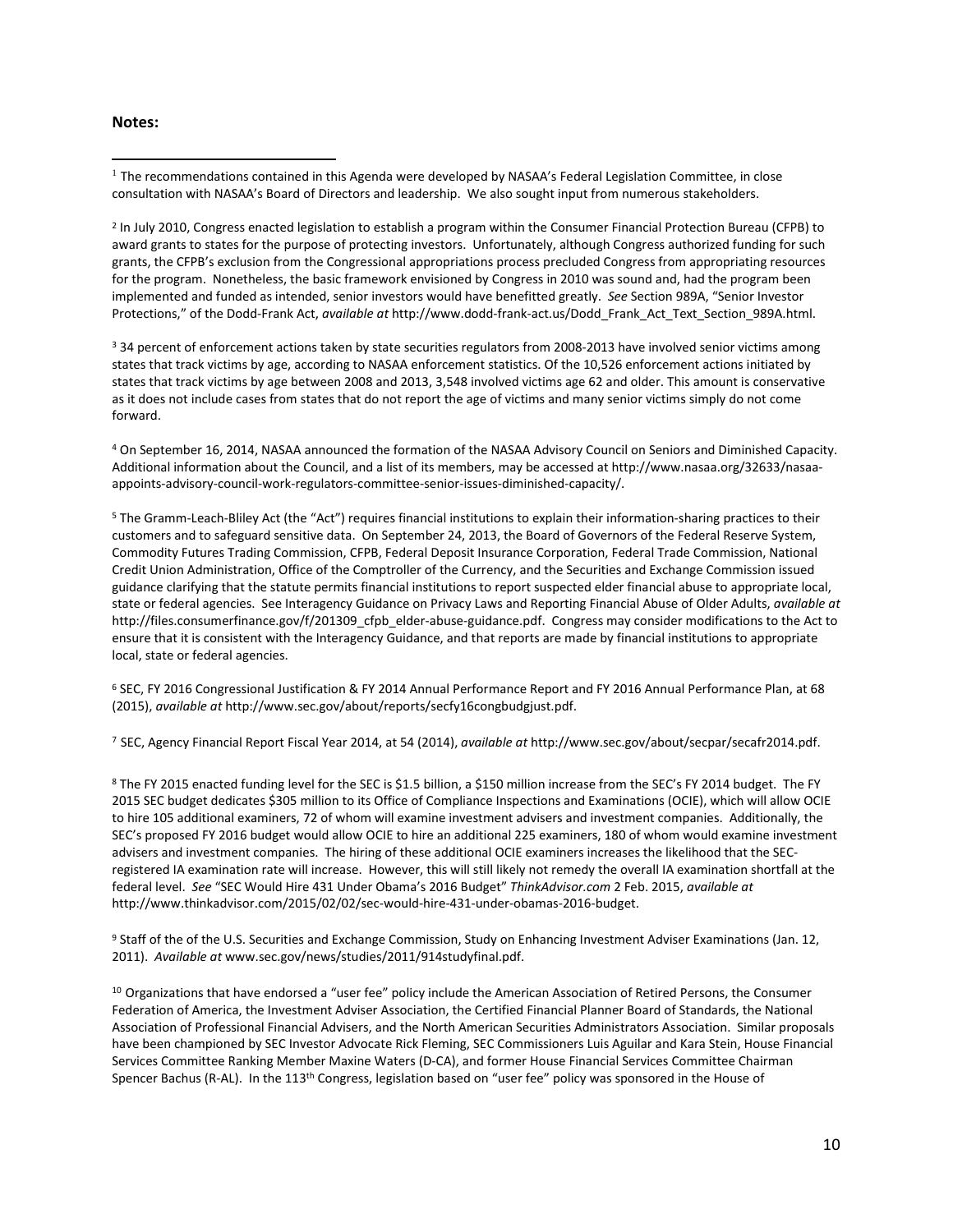Representatives by Reps. Waters, John Delaney (D-MD), and 24 cosponsors (H.R.1627, the Investment Adviser Examination Improvement Act of 2013).  $\overline{\phantom{a}}$ 

<sup>11</sup> NASAA is a member of the Financial and Banking Information Infrastructure Committee (FBIIC), which is chartered under the President's Working Group on Financial Markets. The FBIIC is responsible for identifying critical infrastructure assets of importance to the financial system, identifying their potential vulnerabilities, and establishing secure communications capability among the financial regulators and protocols for communicating during an emergency.

<sup>12</sup> Currently, 18 U.S.C. § 2703(b) authorizes a governmental entity, after providing a customer notice, to use an administrative subpoena to obtain the contents of a wire or electronic communication from a provider of remote computing service.

<span id="page-11-0"></span>13 Letter from SEC Chair Mary Jo White to former Senate Judiciary Committee Chairman Patrick Leahy (D-VT) regarding S. 607, the Electronic Communications Privacy Act Amendments Act of 2013. April 24, 2013. *Available at* https://www.cdt.org/files/file/SEC%20ECPA%20Letter.pdf.

<span id="page-11-1"></span><sup>14</sup> White, Mary Jo. (2014, Nov. 10). *One-on-One with SEC Chair Mary Jo White*. Speech presented at the SIFMA Annual Meeting 2014, New York, NY.

<sup>15</sup> The SEC adopted, on July 10, 2013, "bad actor" disqualification provisions for issuers and other "covered persons" under Rule 506 of Regulation D. See 17 CFR 230.506(d) and (e). Those provisions implemented Section 926 of the Dodd-Frank Act.

<span id="page-11-2"></span><sup>16</sup> Staff of the U.S. Securities and Exchange Commission, Study on Investment Advisers and Broker-Dealers (Jan. 11, 2011). *Available at* www.sec.gov/news/studies/2011/913studyfinal.pdf.

<sup>17</sup> For additional information, see NASAA comment letter regarding Framework for Rulemaking under Section 913 of the Dodd-Frank Act; Duties of Brokers, Dealers and Investment Advisers; File No. 4-606. July 5, 2013. *Available at* http://www.nasaa.org/wp-content/uploads/2011/07/NASAA-Fiduciary-Duty-Letter-final-07052013.pdf.

<sup>18</sup> *See* http://www.sec.gov/News/Speech/Detail/Speech/1370542966151#\_edn6.

<span id="page-11-4"></span><span id="page-11-3"></span><sup>19</sup> *See* SEC Concept Release, announcing "a broad review of the current equity market structure" which will include "an evaluation of equity market structure performance in recent years and an assessment of whether market structure rules have kept pace with, among other things, changes in trading technology and practices." *Available at* http://www.sec.gov/rules/concept/2010/34-61358.pdf. *See* also: Remarks of SEC Chair Mary Jo White at Sandler O'Neill & Partners, L.P. Global Exchange and Broker Conference, New York, NY, June 5, 2014. *Available at* http://www.sec.gov/News/Speech/Detail/Speech/1370542004312#.VIYAMSe6TZc.

<span id="page-11-5"></span><sup>20</sup> *See* http://www.sec.gov/divisions/marketreg/rule613-info.htm.

<sup>21</sup> *See* http://www.levin.senate.gov/newsroom/press/release/levin-calls-on-sec-to-take-action-against-stock-market-conflictsof-interest.

<span id="page-11-6"></span><sup>22</sup> For a list of SEC Self-Regulatory Organizations, *see* http://www.sec.gov/divisions/marketreg/mrexchanges.shtml. *See* also SEC Concept Release 34-50700, *available at* http://www.sec.gov/rules/concept/34-50700.htm *and* http://www.sec.gov/News/PublicStmt/Detail/PublicStmt/1365171515546#.VIYk6ie6TZc.

<sup>23</sup> Congress enacted Section 921 of the Dodd-Frank Act in response to a concern that mandatory pre-dispute arbitration agreements may be unfair to investors. Section 921 provides the SEC with the authority to prohibit or impose limitations on the use of mandatory pre-dispute arbitration clauses in broker-dealer and investment adviser customer contracts if it finds that such prohibitions or limitations are in the public interest and for the protection of investors. *See* Section 921, "Authority to Restrict Mandatory Pre-Dispute Arbitration," of the Dodd-Frank Act, *available at* http://www.dodd-frankact.us/Dodd\_Frank\_Act\_Text\_Section\_921.html.